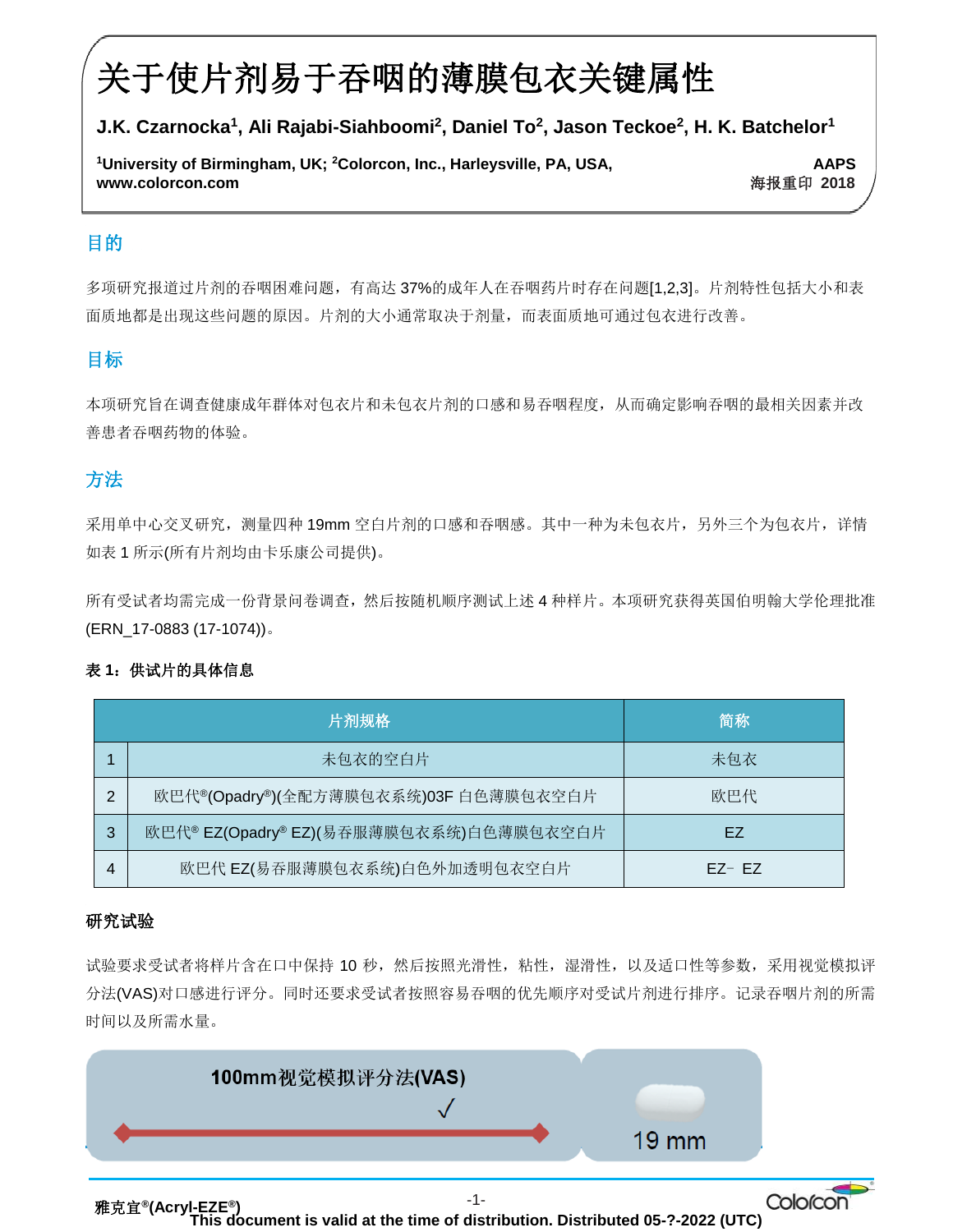# 统计分析

采用 Wilcoxon 检验法确定样品间的具体差异;此检验用于观察三个包衣片之间的差异,当 p<0.0167(p=0.05 除以 3 个样品;即 0.05/3 计算得出)时,说明有显著性差异。

# 结果

#### 口感

在口感的各项参数统计中,根据 VAS 评分,相比于包衣的三个片剂,未包衣片的口感明显较差, Wilcoxon 检验结果 p<0.01。如表 2 所示,三种包衣片两两之间比较显示出明显的差异。

## 表 **2**:包衣片剂口感参数



#### 吞咽容易度排名

基于整体吞咽感,按照优先次序对片剂进行排名,最受青睐的是 EZ- EZ 包衣片, 37.8%的受试者认为最易吞咽, 其 次是 EZ 包衣片, 欧巴代包衣片排名第三, 最不受欢迎的是未包衣片剂。

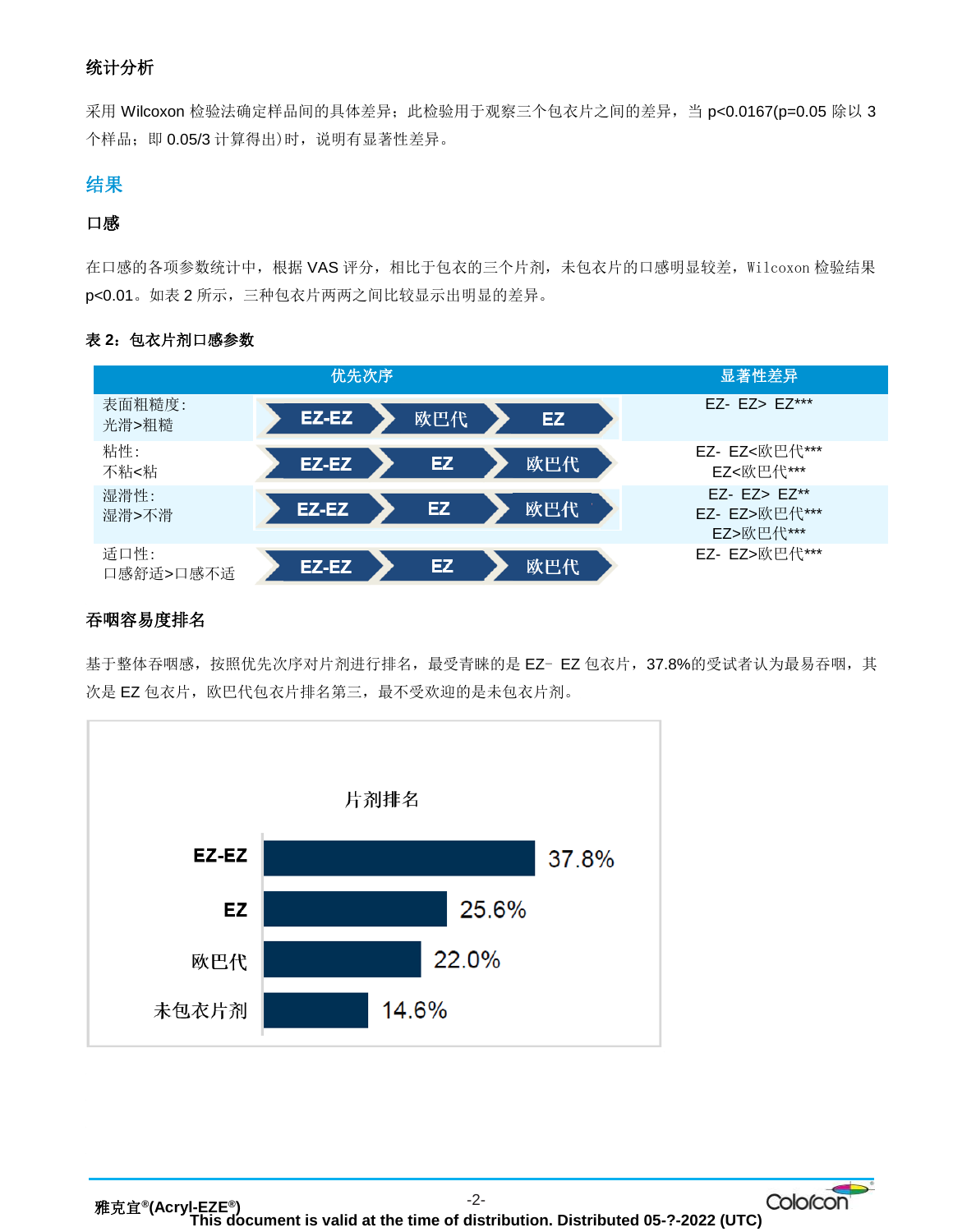相比于未包衣片剂,所有包衣片只需较少的水即可吞咽(p<0.05)。



#### 吞咽时间

吞咽片剂所需时间为 1 至 49 秒。这一参数由受试者测定,是从片剂放入口中的那一刻开始至片剂吞咽完成的那一刻 结束计算得出。EZ-EZ 和欧巴代包衣片的吞咽时间明显要比未包衣片的吞咽时间更短,包衣片的吞咽时间平均为 6 秒, 而未包衣片平均为 7 秒(p<0.05)。

#### 受试人员统计

参与研究的受试者包括 83 位不吸烟的、身体健康的成年人,年龄在 18 至 75 岁之间,其中,近一半受试者的年龄超 过 55 岁。26.8%(n=22)的受试者自称曾有片剂吞咽困难的问题,当中 6 人认为片剂表面质地是一个明显的问题。